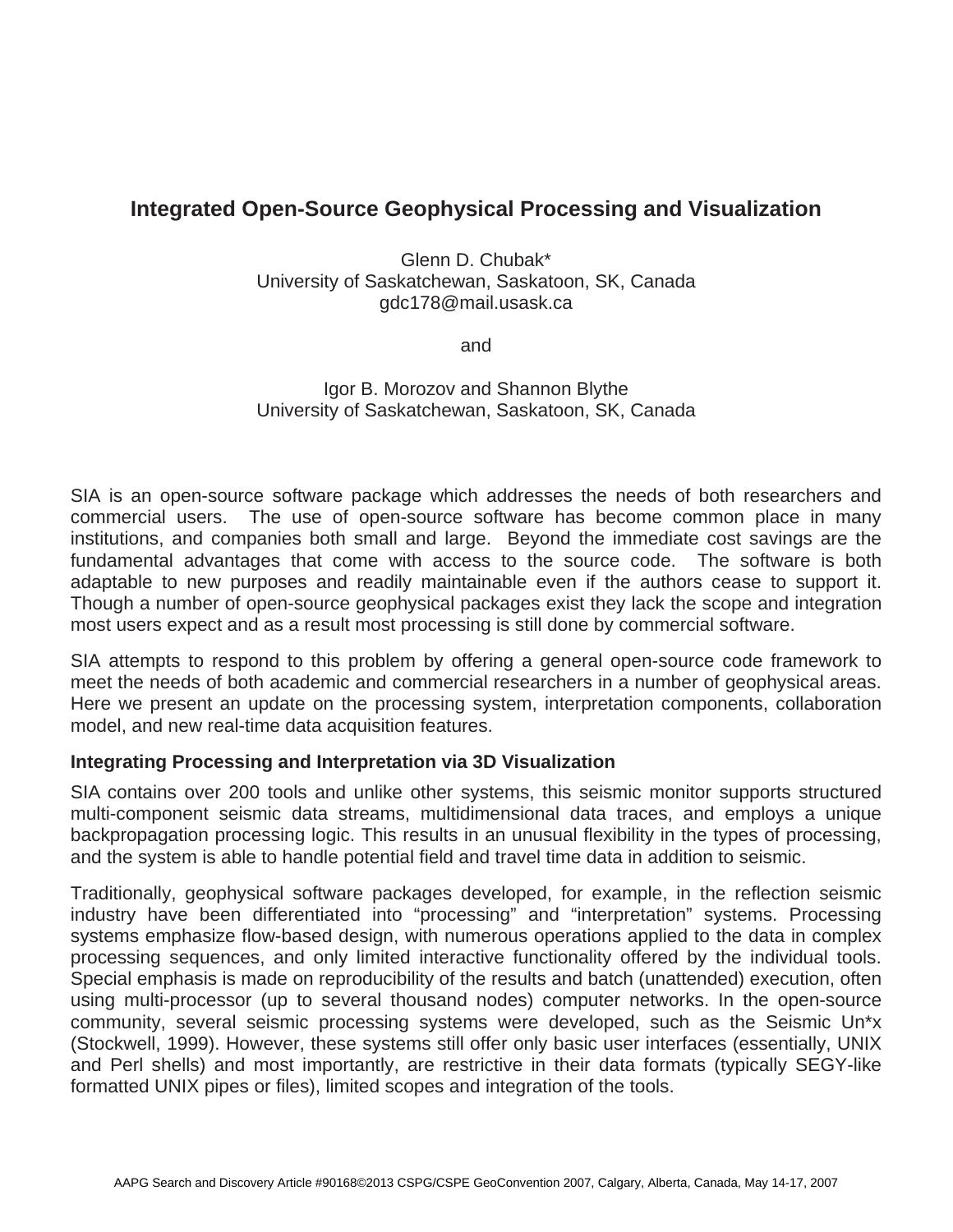By contrast, interpretation systems are visualization-centred and based on data viewers (for a 3D seismic open-source example see OpendTect, http://www2.opendtect.org/). In such a system, data organization follows spatial patterns, and system operation is mostly driven by data displays and user commands. Application of various "plug-in" tools is typically determined interactively by the user, and only a limited number of fast operations can be performed in real time.

In our visualization approach, we endeavour to erase the above differentiation between processing and interpretation workflows and perform them on a common software base and user interface. As described below, complex images and user interfaces can be defined by the user as parts of SIA data processing flows. These images can then be rendered either in publicationquality PostScript (based on the interfaced GMT programs; Wessel and Smith, 1995) or using the new interactive OpenGL-based display server described here. Because the content of the display is entirely determined by the underlying processing, the display server can implement any functionality, such as displaying seismic data and performing gravity modeling and seismic ray tracing in the same session. Through direct access to GMT databases, the server is also able to include 3D coastline base maps in its displays. In addition, full seismic and other data processing capability is also available to the interpreter through the underlying batch flow capability.

Flows are saved in a scripting language resembling that of the DISCO processing system (Morozov and Smithson, 1997). In this example new buttons are added to the display tool (Figure 1) and linked to functions within the disk reading tool (dskrd). This functionality is determined and implemented entirely by the user without the need for code development. The process is further simplified by the user interface which creates the flows by selecting items from toolboxes (Chubak and Morozov, 2006).

###### graphics settings and custom elements \*call graphic # buttons talking to tool "dskrd" below button button1 Next trace dskrd.1 exec next 1 button button2 Restart input dskrd.1 \*call dskrd outfile hold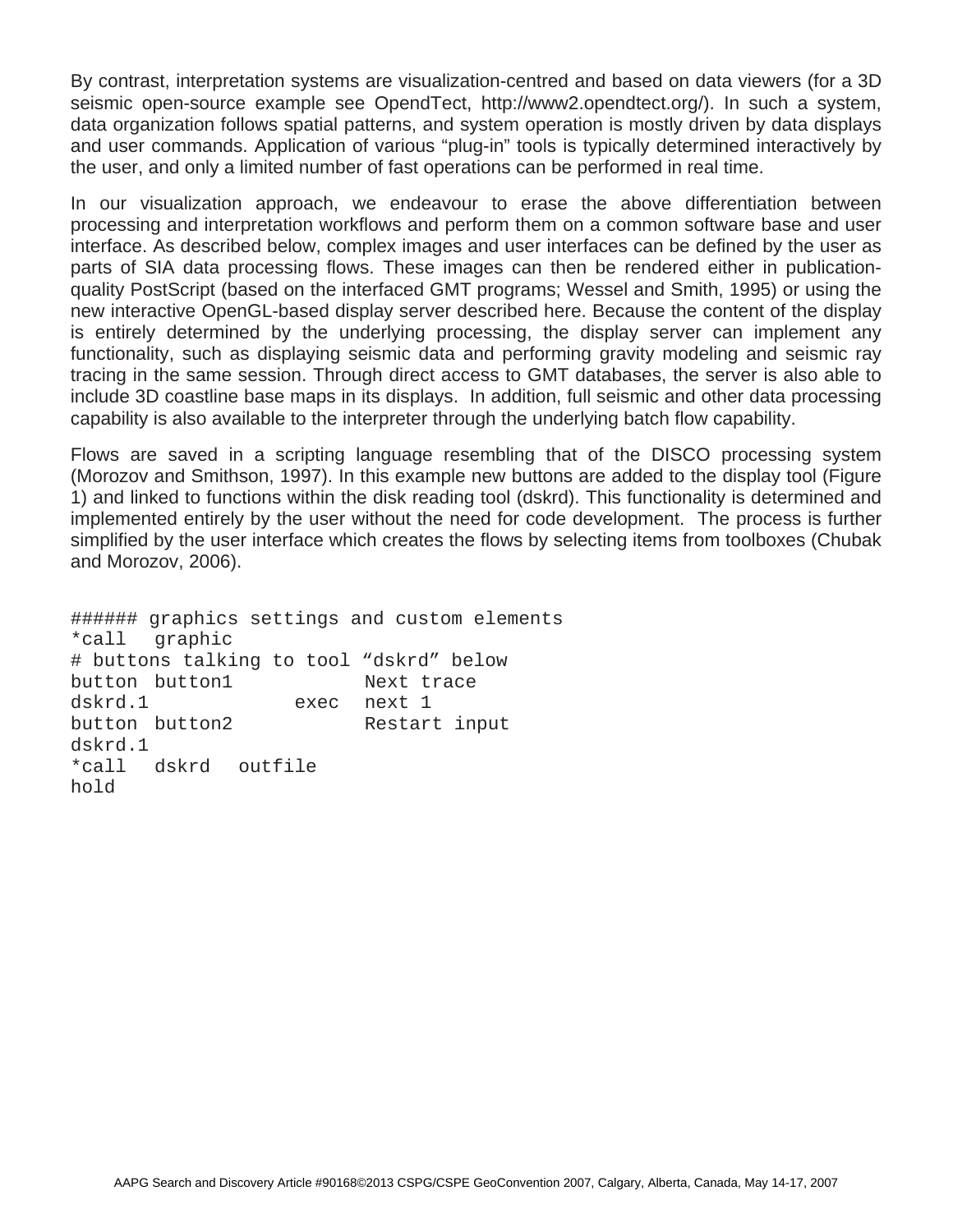

**Figure 1.** Trace display with a time variant spectrogram (middle) and amplitude spectrum (bottom). Buttons along the bottom edge are used to control the input.

## **Real-Time Data Acquisition**

We have built a seismograph which relays data to the University of Saskatchewan over an internet connection. For the data collection to be most useful, it should be continuously analyzed including filtering and detecting seismic events. The data is made available in real-time to a SIA processing flow. An event detection module called "pickfb" has been written for SIA which uses the LTA/STA (Long Term Average / Short Term Average) method. LTA/STA is an effective method of event detection that uses minimal CPU and memory requirements so that a reasonable computer should be able to monitor many data streams and detect events in near real-time. "pickfb" will allow the computer to automatically determine if a seismic event such as an earthquake has occurred and respond immediately. The tool has been written with a number of parameters which allow it to perform noise suppression and false event rejection.